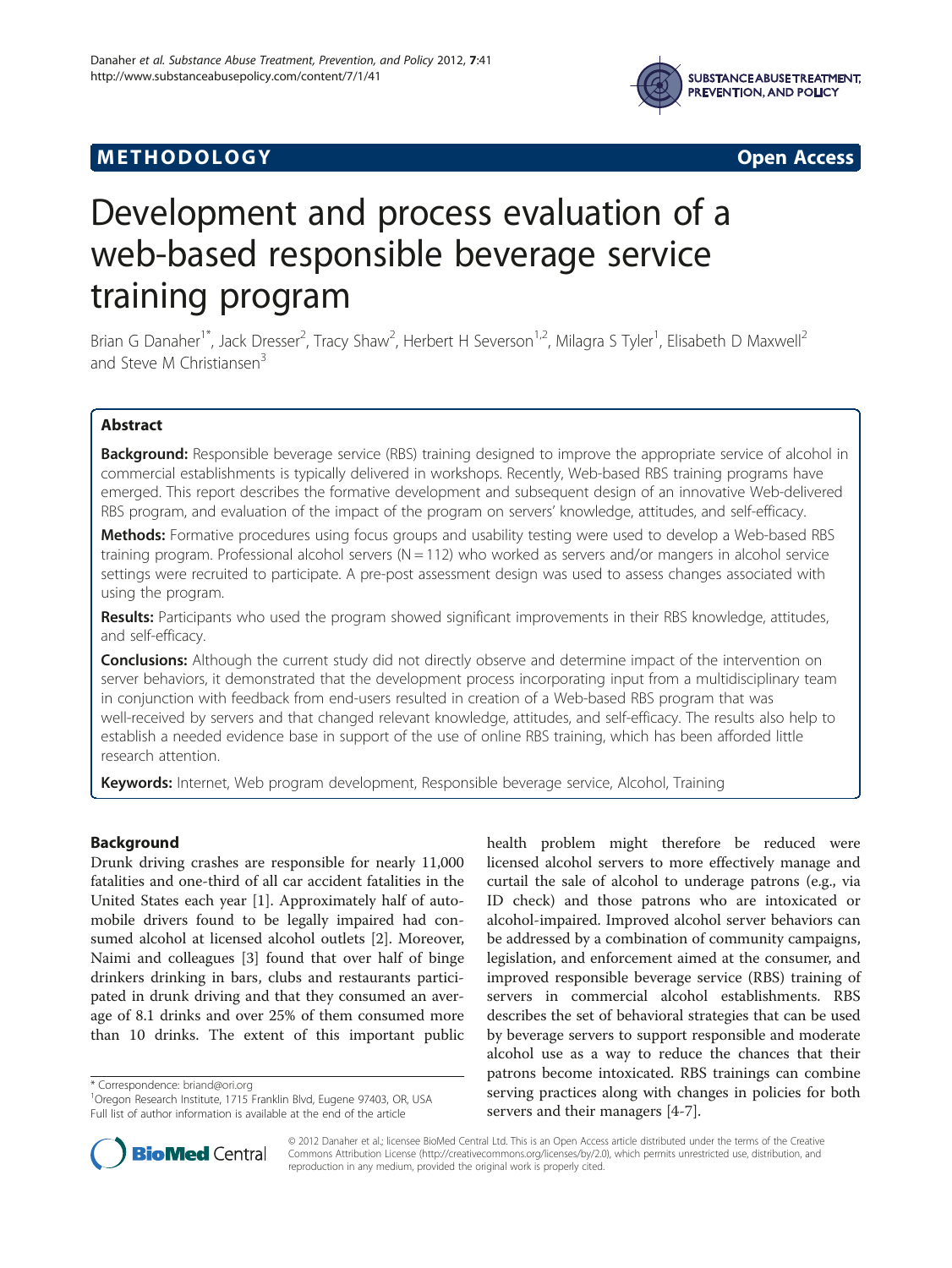As of 2011, 17 states in the U.S. had enacted mandatory RBS laws that required training and certification of RBS. A total of 15 of these states – including Oregon – mandate RBS training for managers and 13 states require RBS training for servers [[8\]](#page-7-0). RBS certification is typically required for new servers and periodic (often annual) recertification is required. Another 19 states have voluntary laws that promote RBS training through incentives such as penalty abatement. RBS training has typically been delivered by in-person trainings or workshops by state-approved training services. An increasing number of states have supported the use of Web-based RBS training as an alternative to live trainings. As a result, Web-based RBS training programs have become more widely available.

This report describes the formative development, design, and preliminary test of a Web-based RBS training program designed to encourage responsible alcoholic beverage service by servers and managers of commercial alcohol service establishments.

#### Methods

## Formative development process and program design Interdisciplinary team

Initial project development meetings were convened for a multidisciplinary team composed of individuals from Deschutes Research, Inc. (a company focused on the dissemination of evidence-based programs), InterVision Media (a Oregon-based technology media and Web intervention development programs), and Oregon Research Institute (a non-profit independent behavioral sciences research center) to generate ideas regarding the design, development, and evaluation of a Web-based RBS training program. Team members had experience and expertise in the development and evaluation of alcohol treatment programs, health behavior change programs, Web-based behavioral interventions, and the programming of complex interactive websites. In addition, the team had been previously involved in a Phase I SBIR research program that developed and tested a portion of the full RBS Web-based program that is described in this report. The team followed an incremental and iterative formative development process [[9\]](#page-7-0) spanning the steps between initial design and eventual program testing (see Figure 1). This process allowed for multiple opportunities for feedback from representative RBS trained servers.

#### Program specifications and aesthetic design

The first step in the process involved development of written program specifications that included the design of each program module, its functionality as a component within the website, the information architecture and instructional design that would best allow the



content to engage the user and facilitate the learning and mastery of the material [[10](#page-7-0)]. Program content was drawn from our experience with alcohol treatment programs as well as from the content required for RBS training programs in various states in the U.S., especially Oregon [\[11](#page-7-0)]. For example, the team determined how best to break the program content into chunks that worked best for Web delivery, ways that encouraged interaction and provided user with opportunities for self-evaluation.

#### Focus groups

Focus group procedures were informed by the team's experience and by published guidelines [[12\]](#page-7-0). These focus groups helped to identify the factors that would encourage participants to use the Web-based RBS program to achieve their work goals. Focus groups also provided early feedback about the type of content that needed to be included and how it would be best delivered.

Focus group sessions for the current project involved nine experienced alcohol servers, bartenders, and managers. Four of these participants were female and most were Caucasian, with one participant indicating more than one race. During the 1.5-hour sessions, focus group participants received a guided tour of the features of a preliminary or alpha version of the Web-RBS program. Participants were encouraged to discuss their feedback with the group regarding the overall "look and feel" of the program, its navigation, graphics, interactive features, and the amount, arrangement, and type of information presented. Participants were also asked about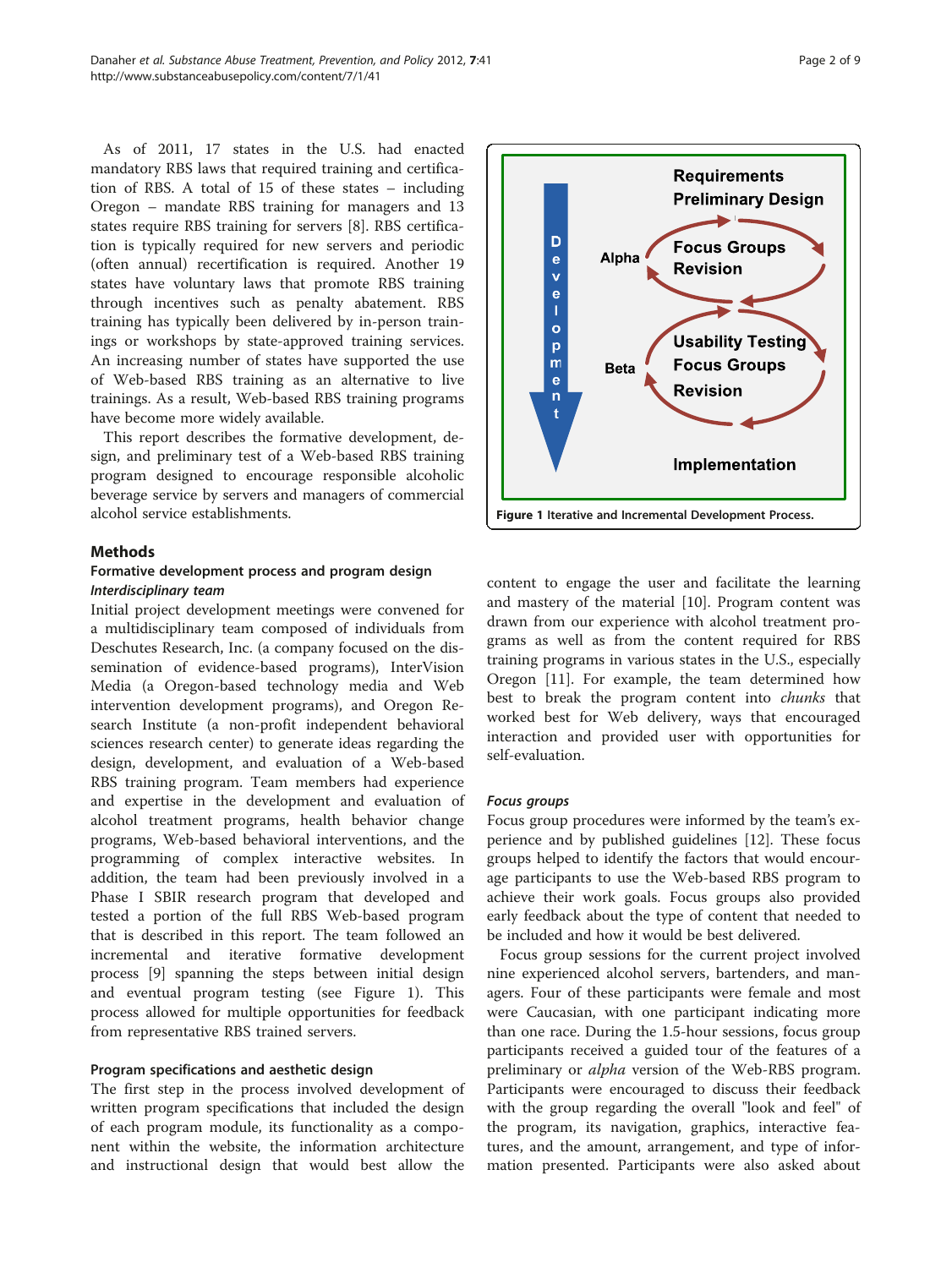any information they felt was missing in the program and how the website compared to what they had experienced in the current workshop-based RBS training mandated by the Oregon Liquor Control Commission (OLCC). Sessions were audio taped and transcribed, which permitted us to identify themes and highlight possible changes to the program.

## Usability testing

For optimal adoption and accurate use, Web-based tools like the RBS program should embody established usability standards [[13,14\]](#page-7-0). A relatively small number of usability testers can provide extremely valuable data that inform revisions to a program [\[15,16](#page-7-0)]. The typical procedure calls for each user to meet individually with a research staff member who acts as a facilitator. During the session the usability tester is asked to interact with functional portions of the program using a hands-on approach as he/she accomplishes certain assigned tasks while receiving minimal direction from the facilitator. During this time each tester is asked to describe their thoughts using a think-aloud technique derived from cognitive science [\[17](#page-7-0)] that has proven effective in the study of human-computer interactions [[18,19\]](#page-7-0). As noted by Hughes [[20\]](#page-7-0), the think-aloud technique provides "...direct, real-time observations [by] the user rather than self-reports such as surveys" (p.493). Think-aloud methods assess cognition concurrently with its occurrence, and thus may be better at describing the thoughts and attitudes of users rather than asking them for their retrospective self-reports [[21\]](#page-7-0). At the conclusion of the session, testers were asked for their overall feedback including whether they would recommend the program to other servers, how interesting the program was, how much of the program information was new to them, whether important topics were omitted, how easy the program was to use, and how the program compared to in-person RBS training. Each usability test session was recorded and transcribed for review and analysis of themes and relevant statements.

Two rounds of usability tests were conducted. The first round involved seven alcohol servers and managers (six female and 1 male) of whom six described themselves as Caucasian, one as African American, and one as Hispanic/Latino (multiple categories were allowed). The second usability test consisted of 3 female alcohol servers and managers who described themselves as Caucasian and non-Hispanic/Latino. Usability testers were observed as they completed a series of tasks on the website including user registration, reviewing program information, completing section quizzes, and completing the online assessments.

#### RBS program components

The formative research steps described in this report directly informed the design of the resulting RBS Webbased training program for alcohol servers, managers and licensees. Other sources that shaped program design included the field experience of team members, feedback received from expert consultants (including RBS training directors in several states), and the requirements of the OLCC [[11\]](#page-7-0). As depicted in Table [1,](#page-3-0) the Web-RBS intervention provided six modules for servers and another module for managers (see Table [1](#page-3-0) and Figure [2\)](#page-4-0).

The six separate server modules included: (1) Introduction to RBS training, (2) Effects of Alcohol, (3) Who Not to Serve, (4) Alcohol Problem Prevention, (5) Skills and Resources, and (6) an online Knowledge (certification) Test. Effective alcohol server responses to challenging situations were modeled in Modules 3–5 assisted by online role playing video vignettes. For example, videos demonstrated how to card (check the identification) of customers, ways to refuse service to an intoxicated customer, and how to discourage an intoxicated customer from driving. Each server module concluded with an interactive quiz that asked questions derived from the information covered in that module. A successful score on the Knowledge Test earned participants an informal certificate of program completion. The module for managers focused on their specific knowledge, roles, and responsibilities, including the State of Oregon system regulations, the house policies for risk reduction, selfprotection, customer cooperation, training methods and the server-customer relationship, support and supervision through communications skills, and encouraging teamwork.

#### Acceptability and feasibility study

We conducted a preliminary acceptability and feasibility study that assessed the extent to which participants using the RBS training program displayed improvements in their knowledge about alcohol service, attitudes about RBS service, self-efficacy, and intention to change their behavior in their establishments following the training experience. The Web-RBS program was made available to all staff who worked in an alcohol establishment, including servers, bartenders, and owners. Screening, informed consent, and study assessments were all completed online. Both Baseline and Post-test assessed alcohol server attitudes, knowledge, and self-efficacy. The Post-test also measured consumer satisfaction with the website.

#### Confidentiality of data management

All data associated with the study were maintained in a confidential manner. All transmission of data over the Internet was protected by our use of Secure Sockets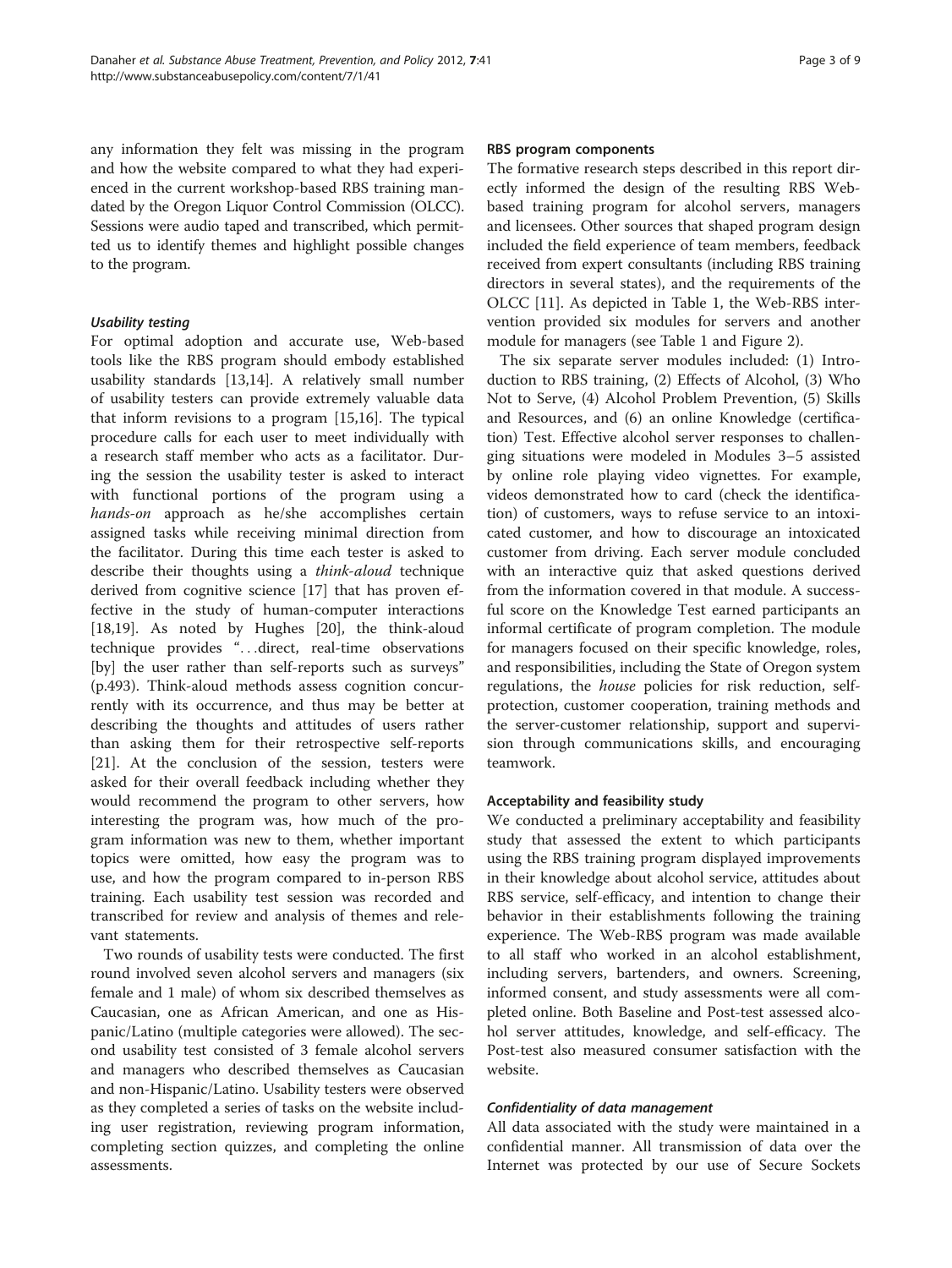<span id="page-3-0"></span>Table 1 Components of Web-RBS program

| Introduction<br>to RBS                | <b>Effects of Alcohol</b>                                | Who Not to<br>Serve                                                              | <b>Problem Prevention</b>                                    | Skills and Resources Knowledge Test                     |                                                                                                   | <b>For Managers</b>                        |
|---------------------------------------|----------------------------------------------------------|----------------------------------------------------------------------------------|--------------------------------------------------------------|---------------------------------------------------------|---------------------------------------------------------------------------------------------------|--------------------------------------------|
| Alcohol safety<br>and the<br>customer | Alcohol content of<br>different drinks                   | Carding<br>procedures                                                            | Oregon DUII laws and<br>liability for intoxicated<br>driving | Carding (video)                                         | Alcohol metabolism<br>and development                                                             | State Systems<br>for Regulating<br>Alcohol |
| Alcohol safety<br>and business        | What affects blood<br>alcohol content                    | Refusing service<br>to underage<br>customers                                     | Preventing alcohol<br>impairment                             | Refusing service to<br>intoxicated<br>customers (video) | Alcohol and car<br>crashes<br>and fatalities                                                      | RBS research                               |
| Alcohol safety<br>and<br>community    | Alcoholism and<br>problem drinking                       | Risks and legal<br>issues of visible<br>intoxication                             | Interactions between<br>alcohol and other<br>drugs           | Preventing DUII and<br>aggressive behavior<br>(video)   | Oregon alcohol laws<br>and liability                                                              | House policies                             |
| Alcohol and<br>safety and<br>society  | Alcohol and risk to<br>minors                            | Recognizing<br>visible<br>intoxication                                           | Preventing intoxicated<br>driving                            | Preventing fetal<br>alcohol exposure<br>(video)         | Effects of fetal alcohol Staff training<br>exposure                                               |                                            |
| Oregon liquor<br>license              | Damage caused by<br>fetal alcohol<br>exposure            | Preventing<br>intoxication                                                       |                                                              | Legal issues for<br>alcohol service                     | Confidence handling<br>underage customers,<br>intoxicated patrons,<br>and aggressive<br>customers | Staff supervision                          |
| Oregon RBS<br>program                 | Factors influencing<br>risk in fetal alcohol<br>exposure | Refusing service<br>to intoxicated<br>customers                                  |                                                              | Problem prevention                                      | Confidence handling<br>drinking drivers and<br>pregnant women<br>ordering alcohol                 |                                            |
|                                       | Typical effects of fetal<br>alcohol exposure             | Health impacts<br>and legal issues<br>of serving alcohol<br>to pregnant<br>women |                                                              | Other resources                                         | Satisfaction with<br>establishment policies                                                       |                                            |
|                                       |                                                          | Avoiding alcohol<br>service to<br>pregnant<br>women                              |                                                              |                                                         | Satisfaction with the<br>web-based training<br>program                                            |                                            |

Layer (SSL) – an industry standard encryption protocol. Study data were stored on secure servers located within a locked computer room that could only be accessed by approved study staff. In addition, each study participant was assigned a unique username and password which provided secure access to the program website. All study results were described only as aggregate data and never in a manner that could be used to identify any participant's identity. Participants agreed to an online informed consent before they were able to interact with the Webbased intervention. The research protocol was approved by the Institutional Review Board of Oregon Research Institute.

#### Recruitment

Study participants were recruited using informational announcements sent to local alcohol service establishments listed in the OLCC licensee database [\[22\]](#page-7-0). Establishments were considered eligible if they: (a) were located within any of three local Oregon counties (Linn, Benton, or Lane); (b) were independent establishments (not based in hotel, club, or larger organization); (c) had 12 or fewer alcohol service staff; and (d) had separate alcohol-serving and food service areas. The resulting

sample of prospective service establishments that could be included in the study included rural, small town and small urban establishments.

An introductory recruitment meeting was held at each establishment attended by servers and establishment management. During this meeting, a research staff member provided an overview of the project. Topics included the study design, details about logging onto the RBS website to complete the screening, and the importance of completing the online informed consent. Printed materials were also left for any prospective participants who could not attend the meeting. Each study participant was given a card with a website address (url) and their unique registration information. Study participants had unique usernames and passwords, and they used this information to complete an online informed consent. Establishment owners/managers received \$150 for supporting their staff to participate in the program. Study participants who completed Baseline and Post-test assessments received \$50.

#### Characteristics of establishments and participants

Twenty-two establishments with 112 participants were recruited for the feasibility and acceptability study of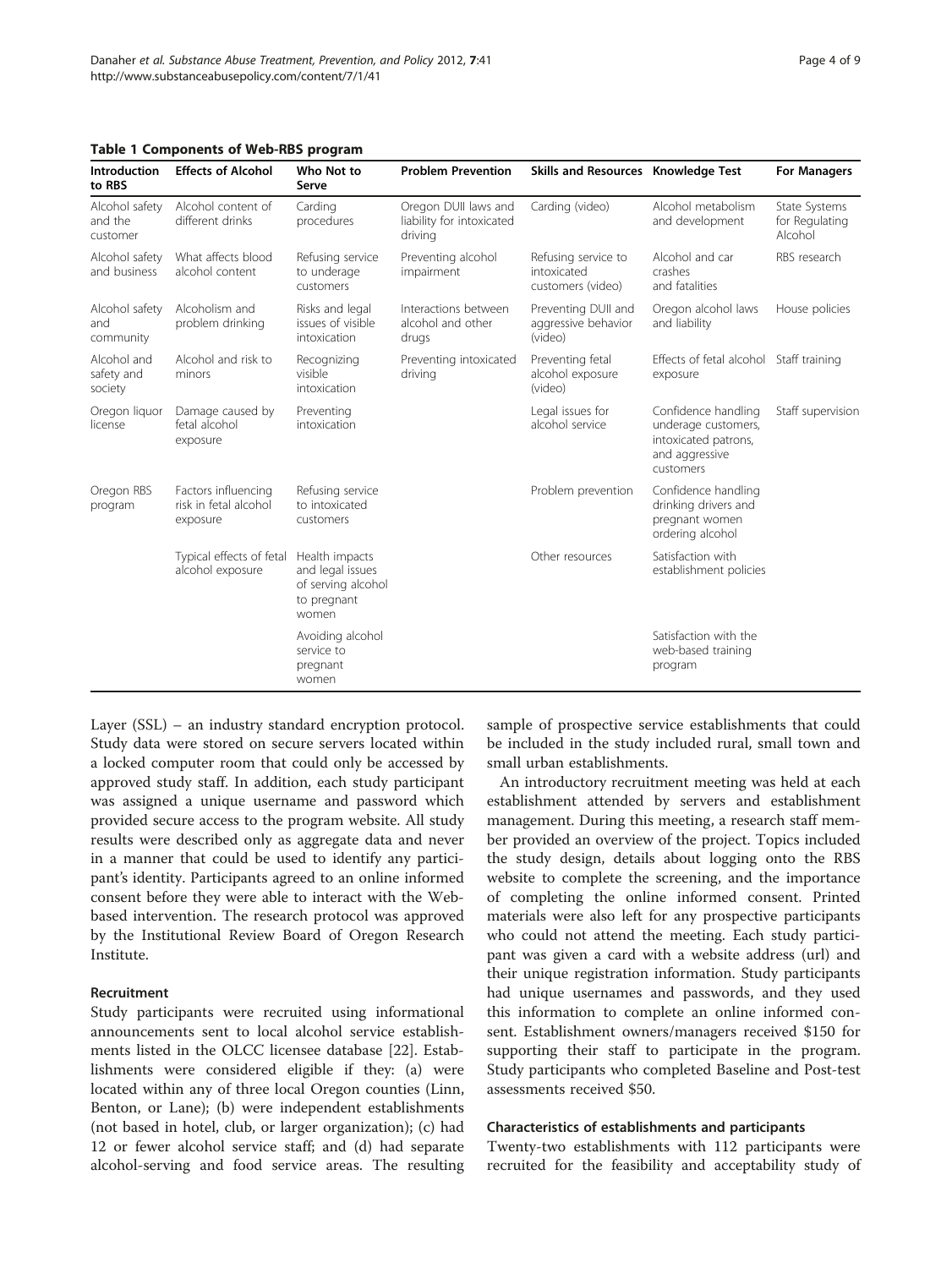<span id="page-4-0"></span>

the Web-RBS intervention. More than 60% of participating establishments were tavern/bars. The typical participant was a 35 year-old female bartender or server with some college education, 10 years of hospitality service (7 years of alcohol service), and currently certified to sell alcoholic beverages in Oregon. More precise descriptions of participant characteristics are shown in Table 2.

#### Measures

RBS knowledge A set of 15 multiple choice questions was included on both the Baseline and Post-test assessments to measure knowledge of RBS content required by the State of Oregon and covered in our online RBS training program. For example, one item asked: "The brain is vulnerable to alcohol damage through the approximate age of 15, 20, or 25." Another item asked: "A server under 21 with a minor service permit in Oregon may: a) not mix drinks but may serve alcohol in a bar or lounge, b) only serve alcohol in areas where minors are permitted such as a restaurant, or c) serve alcohol from a kitchen but may not enter a restaurant bar or lounge)."

RBS attitudes and self-efficacy The Baseline and Posttest assessments used a set of 40 items to test RBS attitudes related to content covered in our online RBS training. For example, one item asked respondents to rate the severity of the problem of fetal alcohol spectrum

## Table 2 Participant characteristics at baseline

| Characteristic                          |       | <b>Web-RBS</b> |
|-----------------------------------------|-------|----------------|
|                                         |       | $(N = 112)$    |
| Age (Mean yrs.)                         | 34.10 | $(SD = 12.47)$ |
| Female (No.)                            | 78    | $(69.6\%)$     |
| Education (No.)                         |       |                |
| No high school degree                   | 3     | $(2.7\%)$      |
| High School graduate                    | 16    | $(14.4\%)$     |
| Some college                            | 61    | $(55.0\%)$     |
| College graduate                        | 30    | $(27.0\%)$     |
| Post graduate                           | 1     | (0.9%          |
| Hospitality experience (Mean yrs.)      | 9.84  | $(SD = 9.42)$  |
| Alcohol service experience (Mean yrs.)  | 6.74  | $(SD = 7.95)$  |
| Length of RBS certification (Mean yrs.) | 1.99  | $(SD = 1.49)$  |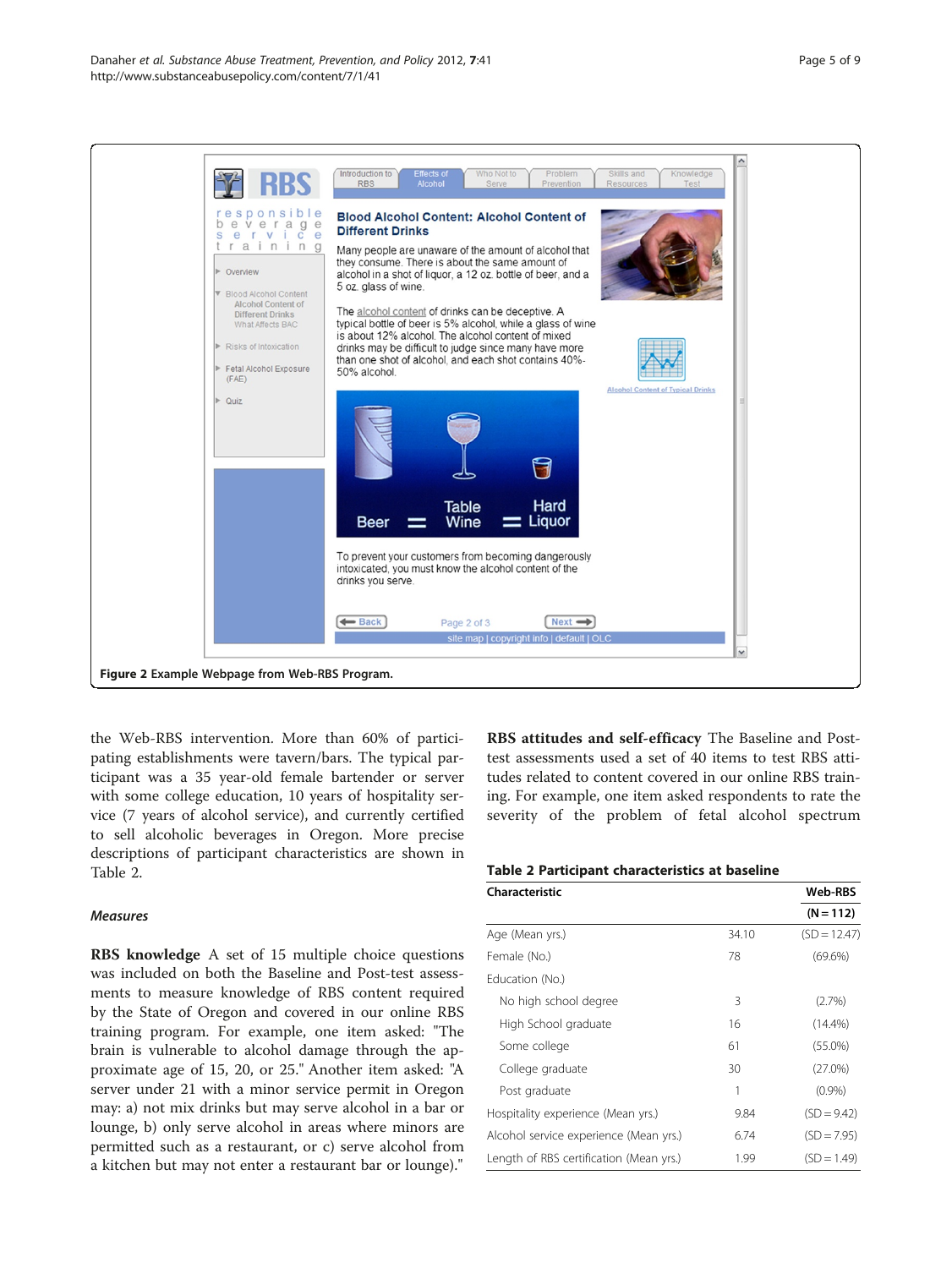disorders and another item asked for a rating of confidence (self-efficacy) in dealing with types of challenging situations.

Consumer satisfaction The Post-test included six Likert-scaled items that asked about whether the program provided new information useful for work, whether the information was personally interesting, whether they would recommend the program to other alcohol servers or owners/manager, how well organized the program was, and how they would compare the online RBS training program with live RBS training.

Program exposure Unobtrusive measures of participant exposure to the RBS training were collected unobtrusively by the program, including the frequency and duration of each participant session and more detailed data on the viewing of individual program web pages [[23\]](#page-7-0).

## Statistical analyses

## RBS knowledge

Each participant was assigned a score defined as the sum of knowledge items answered correctly (possible range  $= 0 - 15$ ). Analysis of knowledge change from Baseline to Post-test was examined using paired t-tests. Individual item analysis was accomplished using classification table tests.

#### RBS attitudes and self-efficacy

The set of 40 attitude items was initially grouped into 7 subscales according to theme and similarity of rating scales. All items were scaled in a manner such that a higher rating reflected a more desirable or positive attitude. Subscales were further refined by examining their internal reliability (Cronbach's alpha; a) which resulted in dropping 2 scales thus yielding 5 subscales: Usefulness at Work (8 items;  $a = .65$ ), Self-efficacy (8 items,  $a = .85$ ), Risks (2 items,  $a = .66$ ), Being Prepared (2 items,  $a = .87$ ), and Establishment Policies (10 items,  $a = .92$ ). A composite score for each subscale was assigned to each participant defined as the mean of ratings of subscale items. Baseline to Post-Test comparisons of attitudes used ttests for independent samples for each subscale. Analysis of changes in attitudes from Baseline to Post-test was examined using paired *t*-tests.

### Program exposure

Program exposure (use of the program) was the number of visits and overall time spent using the program [\[24](#page-7-0)].

## Results

A total of 84.8% (95/112) of study participants completed both the Baseline and the Post-test. The mean elapsed time between completion of the Baseline and the Post-test was  $5.4$  days (SD = 8.1, Median = 0, Range =  $0-29$ ).

## RBS knowledge, attitudes, and self-efficacy RBS knowledge change (Baseline to Post-test)

Improvement in RBS knowledge was observed among 95 study participants by comparing the mean number of correct items out of the 15 item assessment at Baseline  $(Mean = 9.07, SD = 2.11)$  and the Post-test (Mean = 11.9,  $SD = 2.02$ ). Paired *t*-test results revealed that this improvement was statistically significant (paired difference Mean =  $-2.82$ , SD = 2.44, t =  $-11.29$ , df = 94, p < .001). Analysis of individual items using classification tables tests revealed significant improvement on 73% (11/15) of knowledge items.

#### RBS attitude and self-efficacy (Baseline to Post-Test)

Scores of the five attitude subscales were examined using paired t-tests for change from Baseline and Post-test. In each instance, statistically significant improvements in mean scale ratings were observed (see Table 3).

| Table 3 Attitudes, self-efficacy, and knowledge at Baseline and Post-test (N = 112) |
|-------------------------------------------------------------------------------------|
|                                                                                     |

| Measure                | <b>Baseline</b> |        | Post-Test |        | $t^*$    | P      | d    |
|------------------------|-----------------|--------|-----------|--------|----------|--------|------|
|                        | Mean            | (SD)   | Mean      | (SD)   |          |        |      |
| Attitudes              |                 |        |           |        |          |        |      |
| Usefulness +           | 0.45            | (0.27) | 0.72      | (0.30) | $-8.86$  | < .001 | 0.95 |
| <b>Risks</b>           | 3.30            | (1.54) | 5.20      | (0.99) | $-11.78$ | < .001 | 1.47 |
| Being prepared         | 5.08            | (1.32) | 5.73      | (0.57) | $-5.01$  | < .001 | 0.64 |
| Establishment Policies | 5.40            | (0.81) | 5.54      | (0.73) | $-2.47$  | .015   | 0.18 |
| Self-efficacy          | 4.97            | (1.08) | 5.49      | (0.71) | $-5.10$  | < .001 | 0.57 |
| Knowledge Change $\pm$ | 9.07            | (2.11) | 11.9      | (2.02) | $-11.29$ | < .001 | 1.29 |

\* Paired t-test: 94 degrees of freedom and 2-tailed significance.

† Dichotomous items scored Yes = 1 and No = 0.

 $\ddagger$  Score defined as the sum of knowledge items answered correctly (possible range = 0–15).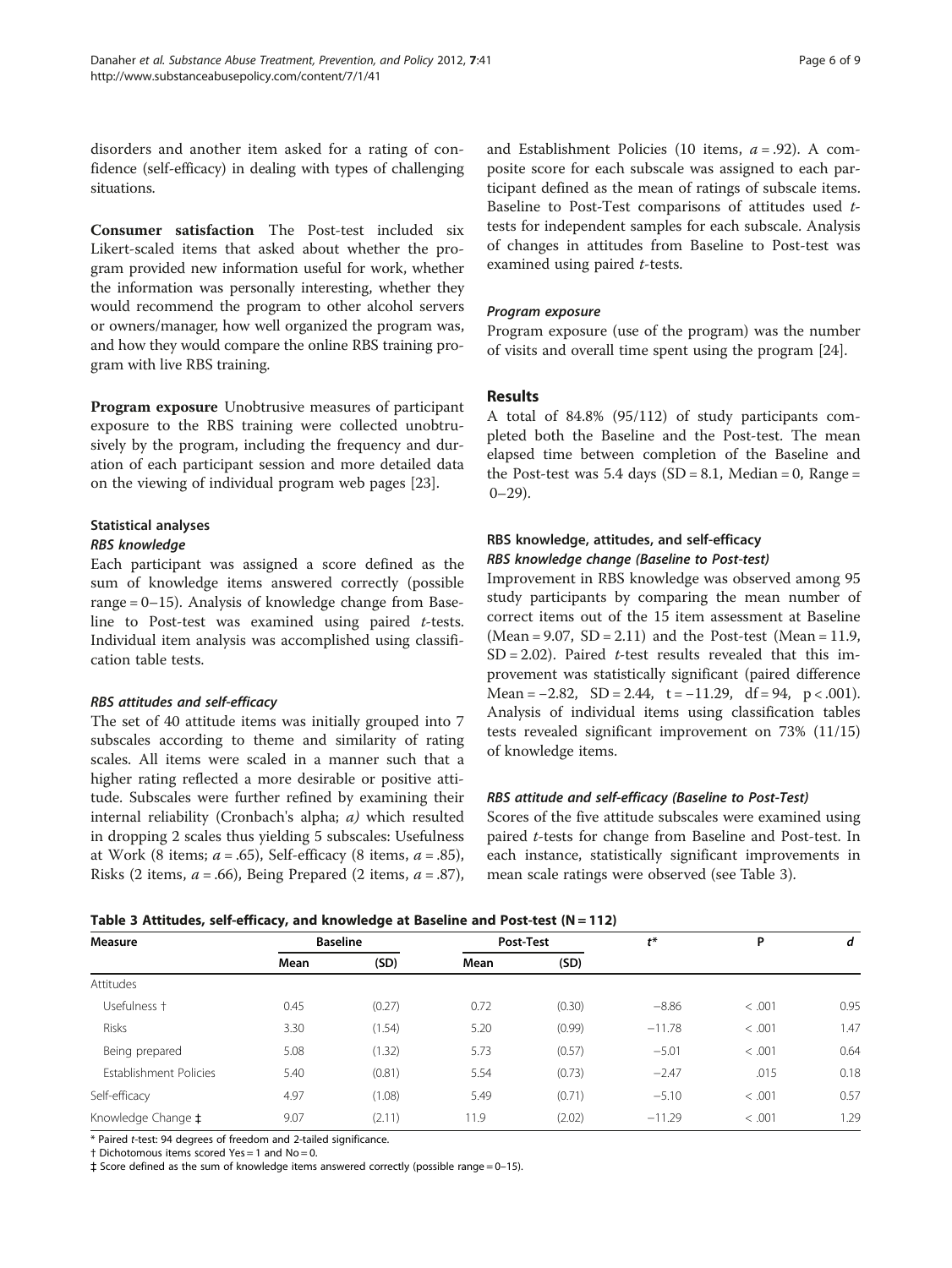#### Consumer satisfaction

Almost all of the 93 study participants who provided consumer satisfaction data reported that they completed all sections of the program. Most reported that the program contained information that was new to them (31.2% indicated "a lot" and 59.1% indicated "some"), that it was useful for their work (41.9% indicated "a lot" and 48.4% indicated "some"), and that the information was personally interesting (32.3% indicated "a lot" and 53.8% indicated "some"). Similarly, 79.6% of participants reported that they found the program to be very wellorganized and 82.8% reported that the program contained "about the right amount of information." They also reported that they would recommend the program to other alcohol servers or owners/managers (38.7% answering "very strongly recommend" and 39.8% "might recommend"). The majority of participants reported that they liked the online RBS program "much better" (32.3%) or "better" (26.9%) than live RBS trainings.

Similarly very positive results were obtained regarding participant ratings of usefulness of the 10 program sections (Table 4). Each of these sections was assigned a rating of "Very Useful" or "Useful" to around 80% of participants.

#### Program exposure

Most study participants visited the Web-based program on the first day it was made available for their use and participants visited an average 2.9 times (SD = 2.2; Median = 2.0). They viewed an average of 133.4 program webpages (SD =  $50.5$ ; Median =  $148.5$ ), and they spent an average of 113.2 min viewing the program  $(SD = 76.5;$ Median = 105.6).

## **Discussion**

The development of an innovative Web-based RBS training program was informed by formative research procedures and the contribution of a multidisciplinary design team. An acceptability and feasibility study of a completed version of this program was conducted with servers recruited from alcohol service establishments. Almost all participants completed the program, they improved their RBS knowledge, attitudes and selfefficacy, and they reported that they found the program to be useful, engaging, personally interesting and wellorganized. The magnitude of these effects using Cohen's d [\[25](#page-8-0)] was encouraging with three measures (attitude changes for usefulness and risks; knowledge change) showing a large effect size, two measures (attitude change on being prepared; self-efficacy change) showing a moderate effect size, and only one measure (attitude change on establishment policies) showing a small effect size. These overall strong positive findings were obtained despite the fact that participants had an average of 6.8 years  $(SD = 8.0)$  experience in alcohol service and an average of 9.8 years  $(SD = 9.4)$  experience in the hospitality industry. Greater changes in knowledge and attitudes would have been expected among novice servers. The present study is noteworthy because, to our knowledge, it represents the first reported empirical test of Webbased RBS training.

This study has some limitations. It is important to acknowledge that Baseline to Post-test changes may not indicate that participants had a deeper understanding of RBS content nor do they provide a test of long-term retention of relevant RBS content [\[26\]](#page-8-0). The present study did not assess possible changes in server on-the-job behaviors. A more controlled outcome study would include direct observation of pseudo patrons in establishment settings who would model the behaviors that a server would need to identify and respond to appropriately [\[27-33](#page-8-0)]. For example, these behaviors could likely include (1) carding of possibly underage patrons, (2) refusal to serve visibly intoxicated patrons, (3) preventing a visibly intoxicated patrons from driving, and (4) not serving visibly pregnant patrons.

| Table 4 Rating of the usefulness of Web-RBS program at Post-test (N = 93)* |  |  |  |  |  |
|----------------------------------------------------------------------------|--|--|--|--|--|
|----------------------------------------------------------------------------|--|--|--|--|--|

| Feature, N (%)                  | Very useful | <b>Useful</b> | Only slightly useful | <b>Useless</b> | Did not visit |
|---------------------------------|-------------|---------------|----------------------|----------------|---------------|
| Overview                        | 35 (37.6%)  | 46 (49.5%)    | 12 (12.9%)           |                |               |
| Alcohol and minors              | 41 (44.1%)  | 44 (47.3%)    | $8(8.6\%)$           |                |               |
| Intoxication                    | 41 (44.1%)  | 42 (45.2%)    | 9(9.7%)              | $1(1.1\%)$     |               |
| Fetal Alcohol Spectrum Disorder | 59 (63.4%)  | 30 (32.3%)    | $4(4.3\%)$           |                |               |
| RBS research findings           | 39 (41.9%)  | 47 (49.5%)    | 7(7.5%)              | $1(1.1\%)$     |               |
| Hospitality industry viewpoint  | 36 (38.7%)  | 42 (45.2%)    | 12 (12.9%)           | 3(3.2%)        |               |
| Legal information               | 50 (53.8%)  | 40 (24.0%)    | $3(3.2\%)$           |                |               |
| Problem prevention ideas        | 44 (47.3%)  | 40 (43.0%)    | 7(7.5%)              | 2(2.2%)        |               |
| Section on Management           | 34 (36.6%)  | 41 (44.1%)    | 10 (10.8%)           | 2(2.2%)        | 6(6.5%)       |
| Skills and Resources Section    | 34 (36.6%)  | 46 (49.5%)    | 9(9.7%)              | $1(1.1\%)$     | 3(3.2%)       |

\*Empty cells indicate no answers of that type were recorded.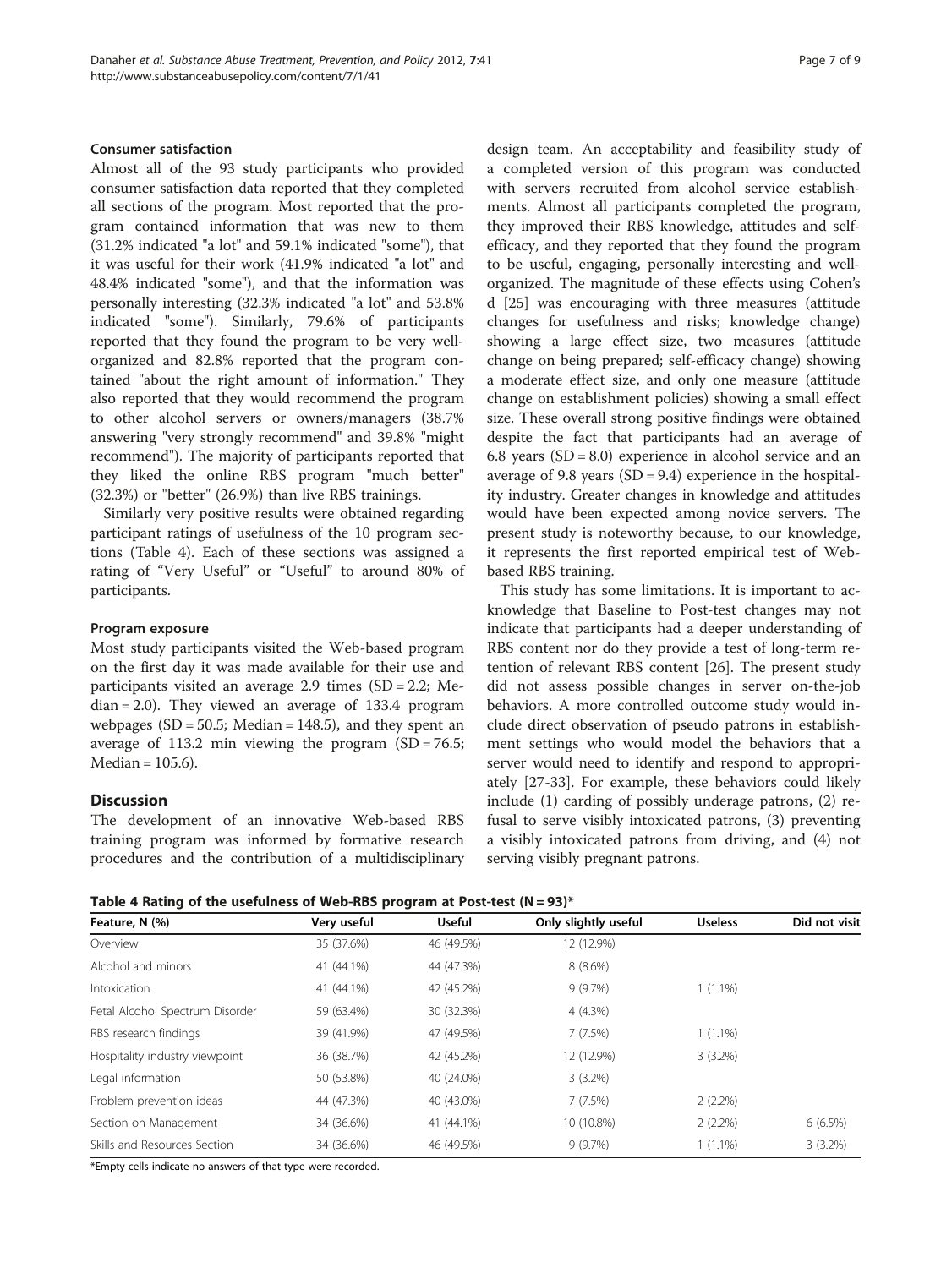<span id="page-7-0"></span>It is also important to acknowledge that the efficacy of any brief RBS training intervention is likely to be enhanced were it to be used within the broader context of a community effort to institutionalize programs to prevent alcohol problems [\[34](#page-8-0)-[36\]](#page-8-0). For example, Wallin and colleagues [\[36](#page-8-0)] have described how a concerted community-wide effort focusing on adoption, sustainability, key leader support, structural changes, and compliance resulted in the institutionalization of support for the prevention of alcohol problems in Stockholm, Sweden. This community support and compliance was associated with higher rates of refusing alcohol service to intoxicated and underage patrons and a significant reduction in violent crimes. Shults and colleagues [[35](#page-8-0)] report similar positive results for multi-component programs (with RBS training) with community mobilization for reducing alcohol-impaired driving.

Finally, it remains for further research to examine other questions that could have important implications for RBS practices. For example, one research direction might examine the extent to which combining RBS classroom training with a Web-based program adjunct might prove more beneficial than providing training by either modality on its own. Additional research might also include direct behavioral interventions in alcohol service settings. Moreover, future research might examine the use of pseudo patrons and observational assessments with longer follow-up intervals to assess for meaningful longer-term improvements in RBS practices. It is clear from the significant number of people killed, injured, and affected by drunk driving in the United States that there is a public health need for ongoing research on evidence-based, effective RBS practices to reduce these staggering statistics. The current study has added to this body of research in an important way.

#### Abbreviations

OLCC: Oregon Liquor Control Commission; RBS, Responsible Beverage Service: The appropriate sale and service of alcohol in commercial establishments.

#### Competing interests

The authors declare that they have no competing interests.

#### Authors' contributions

BD participated in the design of the study, performed the statistical analysis, and helped draft the manuscript. JD conceived of the study and participated in the study design. TS participated in the study design, study coordination, and helped draft the manuscript. HS participated in the study design and helped draft the manuscript. MT participated in the study design, study coordination, and helped draft the manuscript. EM participated in study coordination and helped draft the manuscript. SC participated in the design and development of the website and the online evaluation of the intervention program. All authors read and approved the final manuscript.

#### Acknowledgements

The authors acknowledge the key contribution of our Web technology developers at InterVision Media (Eugene, OR) and Katie Clawson (Oregon Research Institute). This project was funded by a Phase II Small Business Innovation Research (SBIR) grant #5R44AA014108-03 from the National

Institute on Alcohol Abuse and Alcoholism awarded to the Deschutes Research, Inc. (Jack Dresser, PhD, Principal Investigator). The copyright for the program is held by Deschutes Research, Inc. (2008).

#### Author details

1 Oregon Research Institute, 1715 Franklin Blvd, Eugene 97403, OR, USA. 2 Deschutes Research, Inc, 261 East 12th Avenue Suite 210, Eugene 97401, OR, USA. <sup>3</sup>InterVision Media, 261 East 12th Avenue, Suite 100, Eugene 97401, OR, USA.

#### Received: 14 August 2012 Accepted: 19 September 2012 Published: 22 September 2012

#### References

- 1. MMWR: Vital signs: alcohol-impaired driving among adults—United States, 2010. Morb Mortal Wkly Rep 2011, 60:1351–1356.
- 2. O'Donnell MA: Research on drinking locations of alcohol-impaired drivers: implications for prevention policies. J Public Health Policy 1985, 6:510–525.
- 3. Naimi TS, Nelson DE, Brewer RD: Driving after binge drinking. Am J Prev Med 2009, 37:314–320.
- 4. Mosher JF, Toomey TL, Good C, Harwood E, Wagenaar AC: State laws mandating or promoting training programs for alcohol servers and establishment managers: an assessment of statutory and administrative procedures. J Public Health Policy 2002, 23:90–113.
- 5. Saltz RF: Where we are in the evoluation of responsible beverage service program evaluations. Alcohol Drugs Driving 1994, 10:277–285.
- 6. Saltz RF, Stanghetta P: A community-wide Responsible Beverage Service program in three communities: early findings. Addiction 1997, 92(Suppl 2):S237–S249.
- 7. Stockwell T: Responsible alcohol service: lessons from evaluations of server training and policing initiatives. Drug Alcohol Rev 2001, 20:257-265.
- 8. Alcohol Policy Information System: Retail sales: beverage service training and related practice: beverage service training. 2012, [http://www.](http://www.alcoholpolicy.niaaa.nih.gov/Beverage_Service_Training_and_Related_Practices.html) [alcoholpolicy.niaaa.nih.gov/Beverage\\_Service\\_Training\\_and\\_Related\\_](http://www.alcoholpolicy.niaaa.nih.gov/Beverage_Service_Training_and_Related_Practices.html) [Practices.html.](http://www.alcoholpolicy.niaaa.nih.gov/Beverage_Service_Training_and_Related_Practices.html)
- 9. Cockburn A: Using both incremental and iterative development. 2008, [http://www.crosstalkonline.org/storage/issue-archives/2008/200805/200805-](http://www.crosstalkonline.org/storage/issue-archives/2008/200805/200805-Cockburn.pdf) [Cockburn.pdf.](http://www.crosstalkonline.org/storage/issue-archives/2008/200805/200805-Cockburn.pdf)
- 10. Danaher BG, McKay HG, Seeley JR: The information architecture of behavior change websites. J Med Internet Res 2005, 7:e12.
- 11. OLCC: Oregon administrative rules (Oregon Liguor Control Commission). 2011, [http://arcweb.sos.state.or.us/pages/rules/oars\\_800/oar\\_845/845\\_tofc.](http://arcweb.sos.state.or.us/pages/rules/oars_800/oar_845/845_tofc.html) [html.](http://arcweb.sos.state.or.us/pages/rules/oars_800/oar_845/845_tofc.html)
- 12. Krueger RA, Casey MA: Focus groups: A practical guide for applied research. 4th edition. Thousand Oaks, CA: Sage; 2009.
- 13. Lynch PJ, Horton S: Web style guide: Basic design principles for creating Web sites. New Haven, CT: Yale University Press; 2008.
- 14. Lynch PJ, Horton S: Web style quide. 2009,<http://webstyleguide.com>.
- 15. Nielsen J: Why you only need to test with 5 users. 2000, [http://www.useit.](http://www.useit.com/alertbox/20000319.html) [com/alertbox/20000319.html.](http://www.useit.com/alertbox/20000319.html)
- 16. Nielsen J: How many test users in a usability study. 2012, [http://www.](http://www.useit.com/alertbox/number-of-test-users.html) [useit.com/alertbox/number-of-test-users.html](http://www.useit.com/alertbox/number-of-test-users.html).
- 17. Davison GC, Vogel RS, Coffman SG: Think-aloud approaches to cognitive assessment and the articulated thoughts in simulated situations paradigm. J Consult Clin Psychol 1997, 65:950-958.
- 18. Tognazzini B: TOG on interface. Reading, MA: Addison-Wesley; 1992.
- 19. Nielsen J: Thinking aloud: the #1 usability tool. 2012, [http://www.useit.](http://www.useit.com/alertbox/thinking-aloud-tests.html) [com/alertbox/thinking-aloud-tests.html](http://www.useit.com/alertbox/thinking-aloud-tests.html).
- 20. Hughes M: Rigor in usability testing. Technical Communication 1999, 46:488–494. [http://www.faculty.english.ttu.edu/carter/5388/Resources/Rigor.](http://www.faculty.english.ttu.edu/carter/5388/Resources/Rigor.pdf%5D) [pdf%5D](http://www.faculty.english.ttu.edu/carter/5388/Resources/Rigor.pdf%5D).
- 21. Rosson MB, Caroll JM: Usability engineering: Scenario-based development of human-computer interaction. San Diego: Academic; 2002.
- 22. OLCC: Liquor stores by city. 2012, [http://www.olcc.state.or.us/pdfs/](http://www.olcc.state.or.us/pdfs/liquor_store_list.pdf) [liquor\\_store\\_list.pdf.](http://www.olcc.state.or.us/pdfs/liquor_store_list.pdf)
- 23. Danaher BG, Seeley JR: Methodological issues in research on Web-based behavioral interventions. Ann Behav Med 2009, 38:28–39.
- 24. Danaher BG, Boles SB, Akers L, Gordon JS, Severson HH: Defining participant exposure measures in Web-based health behavior change programs. J Med Internet Res 2006, 8:e15.